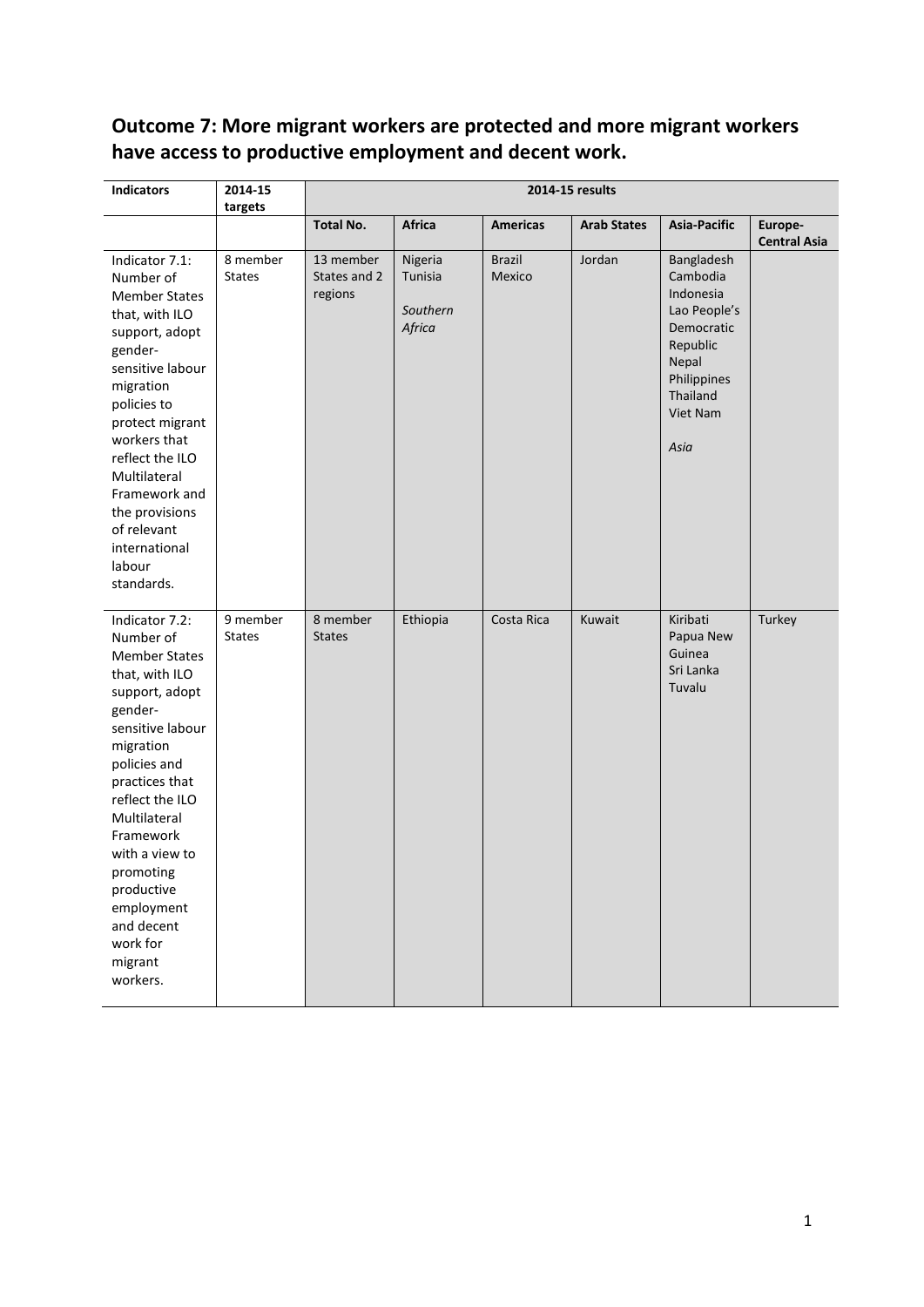## *How the strategy delivered on the two or three areas of focus identified in the programme and budget 2014-15*

In 2014-15, the Organization's focus was on protecting the most vulnerable workers in economic sectors with a strong foreign labour presence, feeding into its initiatives on unacceptable forms of work, and on improved labour migration governance at the regional and subregional levels through enhanced tripartite dialogue. Tripartite global debate on the Director-General's report at the 103<sup>rd</sup> Session of the International Labour Conference in 2014 led to the placement of future work under a Fair Migration Agenda.

### *How the strategy delivered support to constituents*

The ILO has traditionally seen inter-State cooperation as a powerful tool for protecting migrant workers. Responding to constituents' requests for a strengthened knowledge base, the Office mapped some 150 bilateral labour arrangements (BLAs), including bilateral agreements and memorandums of understanding on which labour migration schemes are based, in North-South and South-South migration corridors across regions. It then evaluated them through a detailed content analysis and, in order to inform policy initiatives, made recommendations that included promoting the transparency and dissemination of and follow-up to concluded BLAs; negotiating and revising BLAs to incorporate concrete implementing measures; adopting a system for regular monitoring and periodic evaluation of agreements; and encouraging multilateral and regional forums and regional integration areas to strive for consensus on mutually beneficial improvements to BLAs and minimum standards.

A host of new data on migrants' wages and working time before, during and after their migration experience, their employability and skills development, their effective social security coverage and the use of remittances was gained from detailed surveys conducted with migrants who had returned to Indonesia from the Republic of Korea. While this work is important for policy purposes, the collection of qualitative data through surveys and interviews is time-consuming. Replication of such studies in other corridors in a timely manner would require considerable human, and therefore financial, resources. Under the Global Knowledge Partnership on Migration and Development (KNOMAD), the Office collaborated with the World Bank in collecting data on comparable labour migration costs and reducing de facto recruitment costs for migrant workers. The initial results identified priority areas for intervention where costs are particularly high for some migrants.

Further achievements with regard to recruitment were (i) the launch in 2014 of a multi-stakeholder Fair Recruitment Initiative based on four pillars: knowledge development, improvement and implementation of laws and policies, promotion of fair business practices and empowerment and protection of migrant workers through social dialogue; and (ii) the fact that, thanks to ILO efforts, lowering recruitment costs for migrants and combatting unscrupulous recruiters were identified as important elements of the Addis Ababa Agenda of the Third International Conference on Financing for Development, adopted in July 2015.

Knowledge about migrant workers in agriculture, construction and mining was strengthened by research that examined their role in these sectors and their contributions and protection needs and revealed the complexities and variations of their situation through case studies in countries at different levels of development.

The ILO enhanced its good practices database on labour migration policies and programmes in order to inform constituents of the need for evidence-based policy making, fair recruitment, coordination between migration and employment policies, and strengthened workers' and employers' organizations. The database underwent a major overhaul during the biennium and presently contains 126 entries.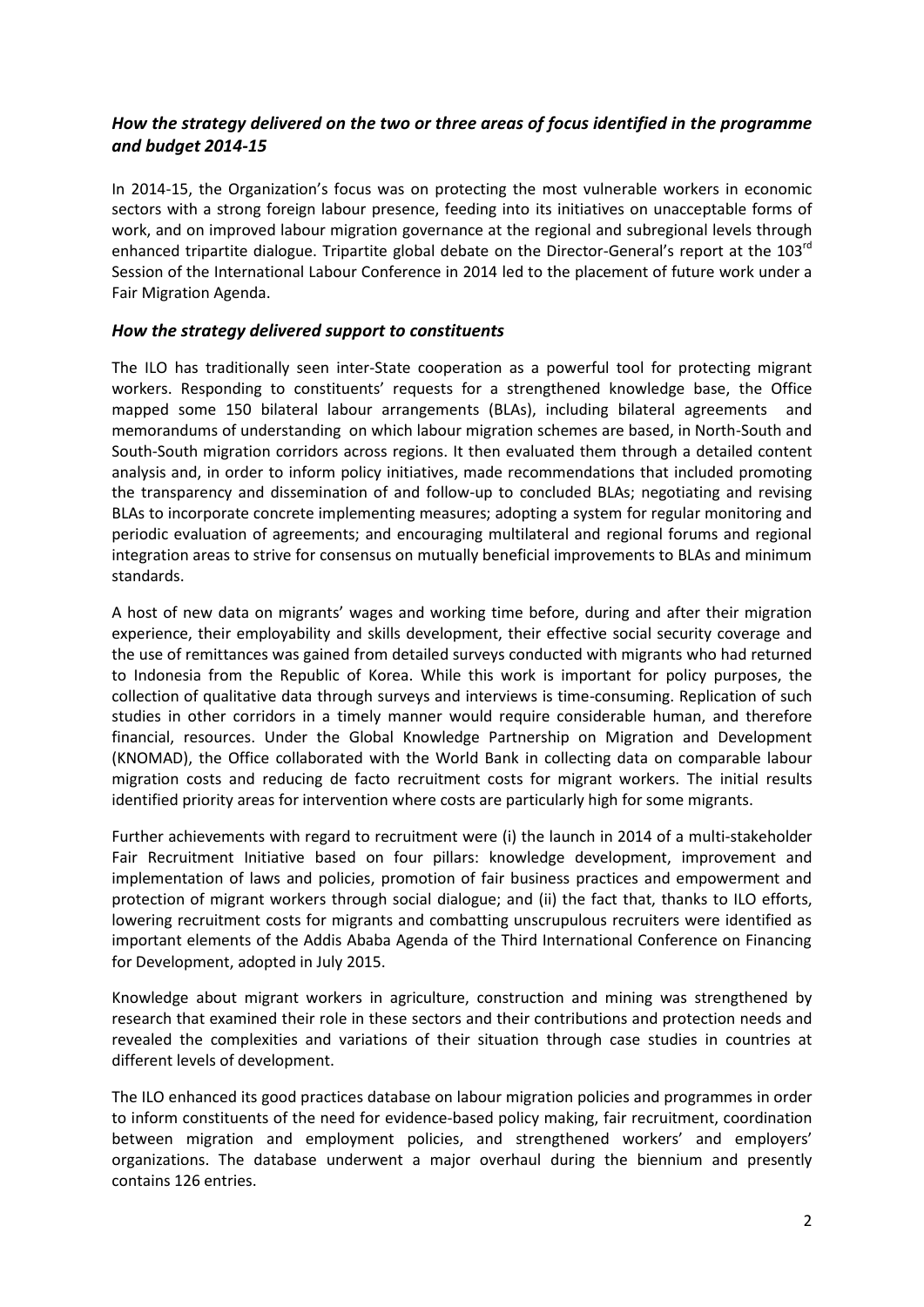Increased attention was paid to labour migration at the regional and subregional levels, particularly in the context of regional integration processes. The Organization supported the Economic Community of West African States (ECOWAS) Commission's efforts to strengthen regional tripartite dialogue on labour migration, including by organizing training on labour migration governance and policies for participants in the 2015 meeting of the General Assembly of the ECOWAS Social Dialogue Forum. The ILO also supported the Central American Integration System (SICA), resulting in the adoption of the 2015 Declaration of San José, which recognizes labour migration as one of the three key priorities of the region.

In close cooperation with the Association of Southeast Asian Nations (ASEAN) Secretariat, focal points in ASEAN member States were designated and three regional technical meetings were conducted in order to enhance official data collection and exchange on international migrant workers. A ten-country stock-taking exercise on progress towards mutual recognition goals for skilled labour mobility was followed by consultations with a view to the development of action plans for low- and middle- skill areas. A senior executive programme was organized in cooperation with Oxford University and the ILO International Training Centre (ITC-ILO) in Turin in order to build the capacity of ASEAN officials and social partners. ASEAN country employers' and workers' organizations were helped to increase their influence on the regional integration process, including through bipartite regional dialogue between the ASEAN Trade Union Council (ATUC) and the ACEAN Confederation of Employers (ACE). However, further expanding the space for social dialogue at the regional level remains a challenge and progress in adopting a regional instrument for the protection of all migrant workers has been slow.

Labour migration from Asia to the Gulf Cooperation Council (GCC) States is one of the world's fastest growing and most dynamic labour flows. The ILO successfully launched a new dialogue process on the issue by convening an interregional Experts Meeting on Realizing a Fair Migration Agenda: Labour Flows between Asia and the Arab States, held in Nepal, and a Regional Tripartite Meeting on Challenges to Labour Migration Policy and Management in Asia, held in Indonesia, to discuss ways forward on migration governance in this important corridor with a view to high-level agreement on an interregional roadmap for fair migration.

### *How the strategy helped to address gender equality and non-discrimination*

The ILO has adopted both a gender mainstreaming and a women-specific approach to labour migration. Disaggregation by sex was pursued in all data collection activities, including on migrant workers and migrant domestic workers. The needs and vulnerabilities of women migrants were addressed through new initiatives on migrant domestic workers, a sector traditionally dominated by women. The Organization capitalized on earlier work, including the Domestic Workers Convention, 2011 (No. 189), and implemented a Global Action Programme on Migrant Domestic Workers and their Families in order to address the challenges that make such workers particularly vulnerable to exploitation and abuse. Focussing on 5 migration corridors, this Programme took a multidisciplinary, participatory and evidence-based approach that was customized according to local circumstances and legislation. Actions included strengthening national labour laws, migration policies and recruitment regulations and practices and helping the relevant organizations to advocate for their rights and representation.

Throughout the biennium, sector-specific training was provided, with a particular focus on women migrants and gender-sensitive capacity building and training on labour migration, including in cooperation with the Organization for Security and Co-operation in Europe (OSCE) based on the latter's Guide on Gender-Sensitive Labour Migration Policies.

### *Significant external partnerships that have helped in delivering the strategy*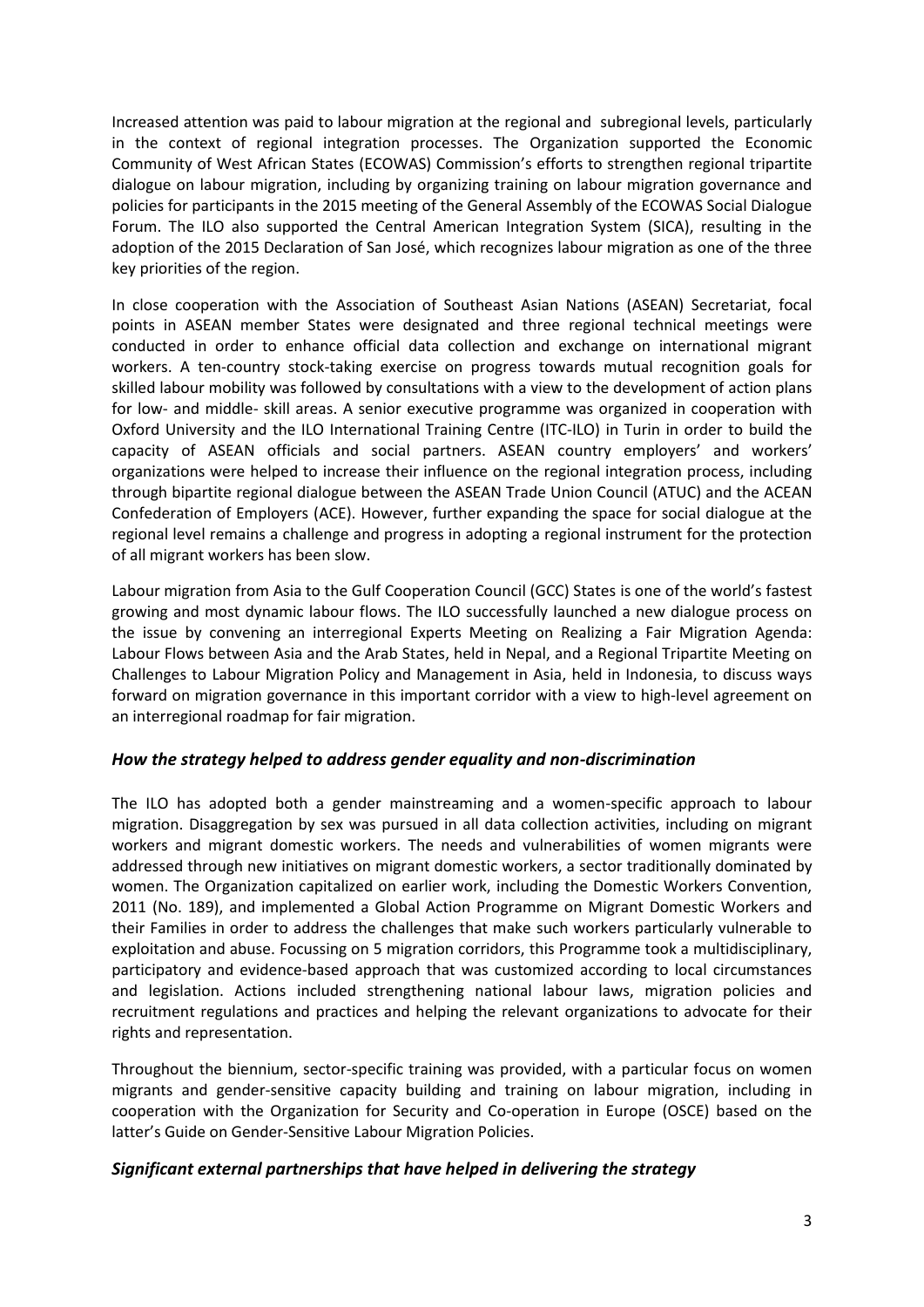In response to constituents' requests, the ILO raised its visibility in global debates on migration while chairing the Global Migration Group (GMG). It oversaw the Group's expansion to include 18 international agencies, adding the United Nations University (UNU) and the United Nations Food and Agriculture Organization (FAO), and the issuance of a joint GMG communiqué of the Principals on the prioritization of migration in the post-2015 UN Development Agenda as a contribution to the UN Secretary-General's synthesis report on the 2030 Agenda for Sustainable Development. The new Agenda includes a number of migration-related targets, including the protection of migrant workers under Goal 8 of the Sustainable Development Goals (SDGs) on economic growth and decent work. The GMG Principals also agreed to focus the Group's work on (i) providing guidance for mainstreaming migration into the United Nations Development Assistance Frameworks (UNDAFs) for the first time and supporting the UN Delivering as One initiative and national development planning processes as pivotal tools for implementing SDG targets related to labour migration, a process supported by the UN Chief Executives Board (CEB) during the ILO's Chairmanship; and (ii) initiating a GMG process to address crisis-related migration and protection at sea. The ILO fostered closer cooperation and more regular engagement with social partners and governments, particularly those participating in the Global Forum on Migration and Development (GFMD).

| <b>Significant outputs</b>             |                                                                                                                                                                                                                                                                                                                                                                                                                                                                                                                                                                                                                                                                                     |
|----------------------------------------|-------------------------------------------------------------------------------------------------------------------------------------------------------------------------------------------------------------------------------------------------------------------------------------------------------------------------------------------------------------------------------------------------------------------------------------------------------------------------------------------------------------------------------------------------------------------------------------------------------------------------------------------------------------------------------------|
|                                        | A research project on The Labour Market Integration of New Immigrants in Europe, which<br>$\bullet$<br>provided new empirical evidence on the integration trajectories of recent immigrants and an<br>integrated picture of the role of policies in facilitating migrants' access to the labour market and<br>to middle-skilled jobs. Project data and policy studies and reports were used to identify specific<br>low-cost steps that governments can take to ensure that immigrant integration policies and the<br>broader system of workforce development, training and employment programmes support new<br>arrivals' access to well-paying, stable jobs.                      |
| Knowledge generation<br>and management | The Migrating for Work Research Consortium (MiWORC), which includes the South African<br>$\bullet$<br>Universities of the Witwatersrand and Pretoria, the ILO, South Africa's Department of Labour and<br>the United Nations Educational, Scientific and Cultural Organization (UNESCO) and uses the<br>Statistics South Africa website, a platform focussing on subregional migration and its impact on<br>the labour market in South Africa.                                                                                                                                                                                                                                      |
|                                        | The International Labour Migration Statistics Database (ILMS) for ASEAN, which gathers official<br>$\bullet$<br>data on nationals abroad and international migrant worker stocks and flows, disaggregated by<br>sex.                                                                                                                                                                                                                                                                                                                                                                                                                                                                |
| Upstream policy advice                 | A South African Development Community (SADC) draft labour migration policy (2014) led to the<br>$\bullet$<br>adoption of the SADC Regional Labour Migration Policy Framework.                                                                                                                                                                                                                                                                                                                                                                                                                                                                                                       |
|                                        | Together with the International Organization for Migration (IOM) and the United Nations<br>$\bullet$<br>Economic Commission for Africa (UNECA), the ILO worked closely with the African Union to<br>develop an implementation strategy for the Migration Policy Framework for Africa (2006). This<br>strategy, the Joint Labour Migration Programme for Africa, was approved by the Heads of State<br>at the 24th Ordinary Session of the Executive Council of the African Union in January 2015.                                                                                                                                                                                   |
|                                        | As a contribution to global policy debates and GMG policy, the Organization provided guidance<br>$\bullet$<br>for the preparation of several publications, including a forthcoming Handbook on Measuring<br>International Migration and its Impact on Development; a GMG policy paper on Migration and<br>Youth, Challenges and Opportunities (December 2014), coordinated by the ILO as GMG Chair in<br>collaboration with the United Nations Children's Fund (UNICEF) and UNESCO; and discussion<br>papers on Promoting Decent Work for Migrant Workers and Women Migrant Workers in<br>Domestic and Care Work for the February and September 2015 Thematic Meetings of the GFMD. |
| Capacity development                   | Methodologies for producing global and regional estimates on migrant workers and migrant<br>$\bullet$<br>domestic workers, disaggregated by sex and sector of economic activity, were developed. These<br>estimates contribute to the efforts of a Working Group established in 2013 by the 19th<br>International Conference of Labour Statisticians with a view to the setting of standards for labour<br>migration statistics.<br>The Annual Labour Migration Academy (LMA) and more than 20 national and regional training<br>$\bullet$<br>workshops were organized. The 2014 LMA was delivered in English and Spanish while the 2015                                            |